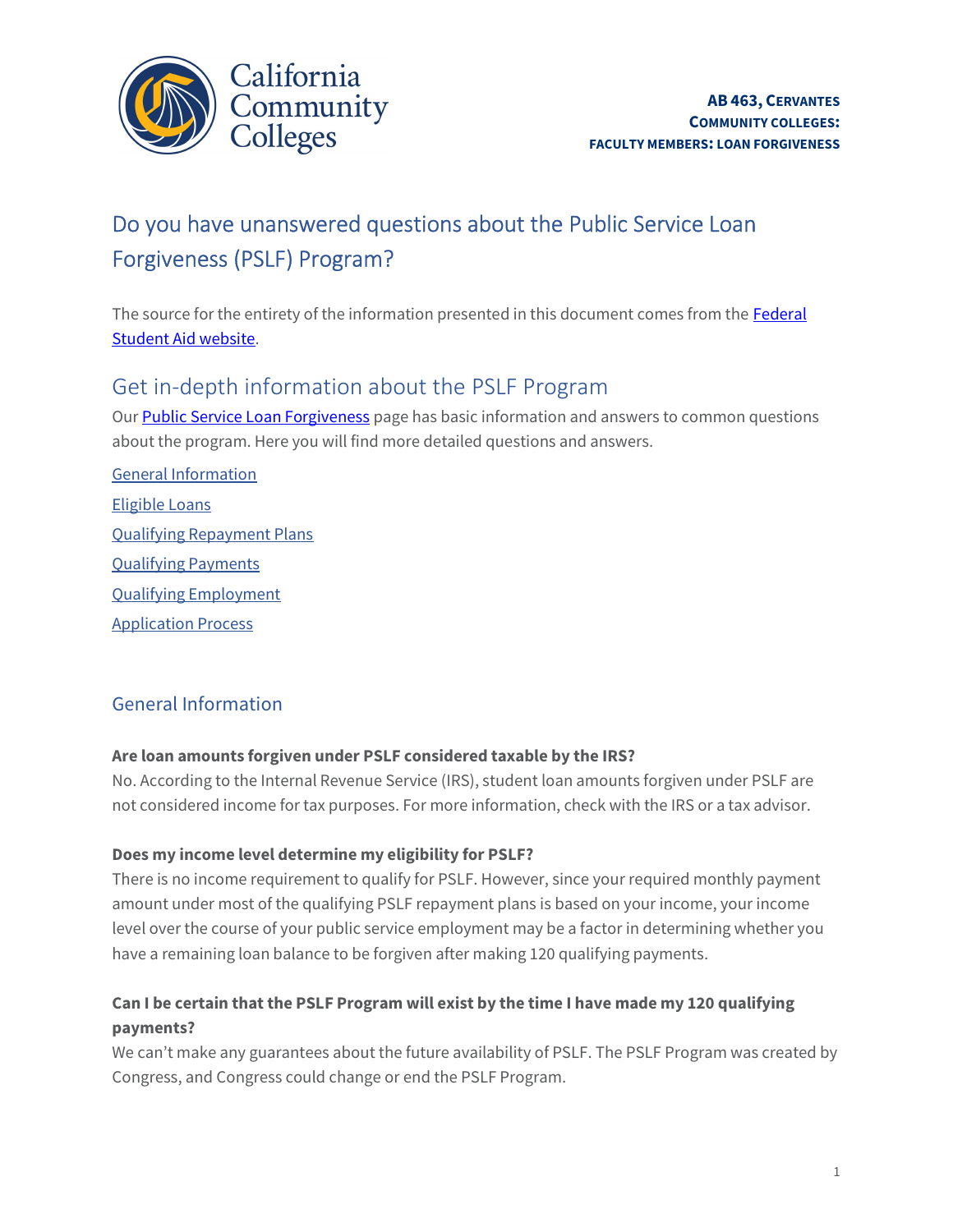

### Eligible Loans

### I made qualifying PSLF payments on my Direct Loans and then consolidated those loans. Do the payments I made before consolidation still count toward PSLF?

 Direct Consolidation Loan. For this reason, if you've made qualifying PSLF payments on your Direct loans you received under other federal student loan programs, you should leave your Direct Loans out of the consolidation and consolidate only your loans from other federal student loan programs. No. If you make qualifying PSLF payments on a Direct Loan and then consolidate that loan, you'll lose credit for the PSLF payments. You'll need to start over and make 120 qualifying payments on the new Loans and you're thinking of consolidating those loans into a Direct Consolidation Loan along with

### Are private education loans eligible for PSLF?

 No. Private education loans aren't eligible for PSLF and can't be consolidated into a Direct Consolidation Loan.

### Are Direct Loans that are in default eligible for PSLF?

 No. Defaulted Direct Loans are not eligible for PSLF. However, a defaulted loan may become eligible for PSLF if you resolve the default. <u>Learn how to get your loan out of default.</u>

### Can my and my spouse's joint consolidation loan from the Federal Family Education Loan (FFEL) Program be consolidated into a Direct Consolidation Loan so that one or both of us can qualify for PSLF?

 No. The law no longer permits joint consolidation loans to be made, so joint FFEL Consolidation Loan borrowers can't jointly reconsolidate their FFEL Consolidation Loan into a Direct Consolidation Loan. Also, you can't individually reconsolidate your joint FFEL Consolidation Loan into a new Direct Consolidation Loan to take advantage of PSLF.

### I have a joint Direct Consolidation Loan that I obtained with my spouse. Can we receive PSLF?

 qualifying payments—both you and your spouse must have been employed full-time by a qualifying Yes, but to receive forgiveness of the entire remaining balance of the loan—after making 120 employer at the time each payment was made. If only one of you met the employment requirement, only the portion of the remaining balance attributable to the original loans of that individual would be forgiven.

For example, if you were employed full-time by a qualifying employer when each of the required 120 payments was made, but your spouse never worked for a qualifying employer or worked for a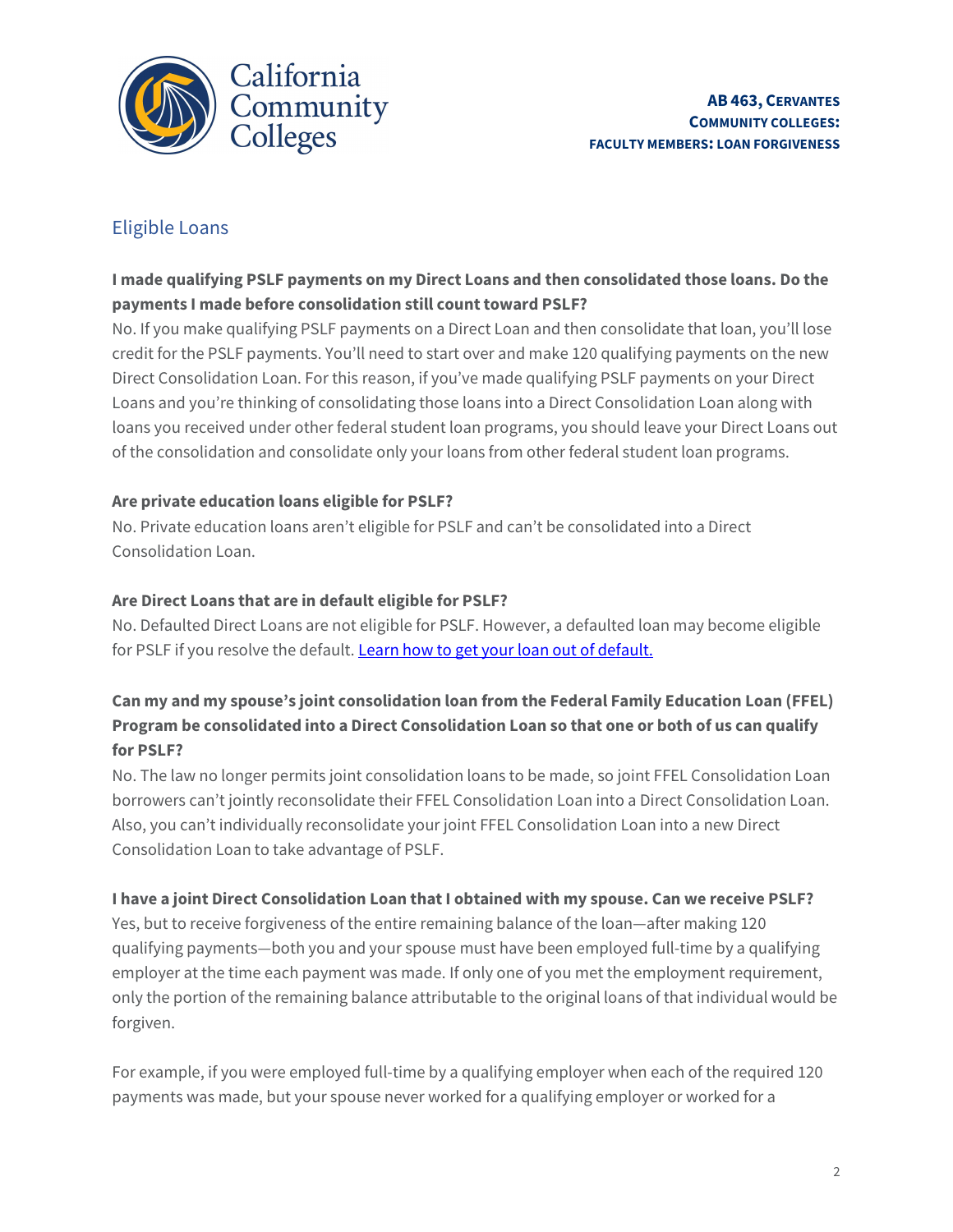

#### AB 463, CERVANTES COMMUNITY COLLEGES: FACULTY MEMBERS: LOAN FORGIVENESS

qualifying employer only when some of the payments were made, the amount forgiven after the 120th qualifying payment would be the remaining balance of the loan attributable to the loans you originally received that were paid off by the joint consolidation loan. Both you and your spouse would remain responsible for repaying the remaining balance of the loan that is attributable to the loans your spouse originally received.

 employment requirement. For example, if only you were working for a qualifying employer when 80 were made, the payments cannot be combined to count as 120 qualifying payments that would make the loan eligible for PSLF. You can't receive forgiveness of a joint Direct Consolidation Loan by combining payments made when only you met the employment requirement with payments made while only your spouse met the payments were made and only your spouse was working for a qualifying employer when 40 payments

### Are Direct PLUS Loans eligible for PSLF?

 Yes. Direct PLUS Loans are made to graduate or professional students and to parents of dependent undergraduate students. Like other Direct Loans, Direct PLUS Loans are eligible for PSLF. However, there are additional factors to consider if you are a parent who has taken out a PLUS loan.

 First, your PSLF eligibility is based on your qualifying employment, not on the employment of the dependent student on whose behalf you borrowed.

 Second, PLUS loans made to parents may not be repaid under any of the income-driven plans, the repayment plans that are best for borrowers seeking PSLF. However, if you consolidate a PLUS loan that you took out on behalf of your child, you may then repay the new Direct Consolidation Loan under an income-driven repayment plan called the Income-Contingent Repayment Plan. You can't repay under the Revised Pay As You Earn, Pay As You Earn, or Income-Based Repayment plans.

 Note: PLUS loans made to graduate and professional students (as well as Direct Consolidation Loans that repaid PLUS loans made to graduate and professional students) may be repaid under any of the income-driven plans.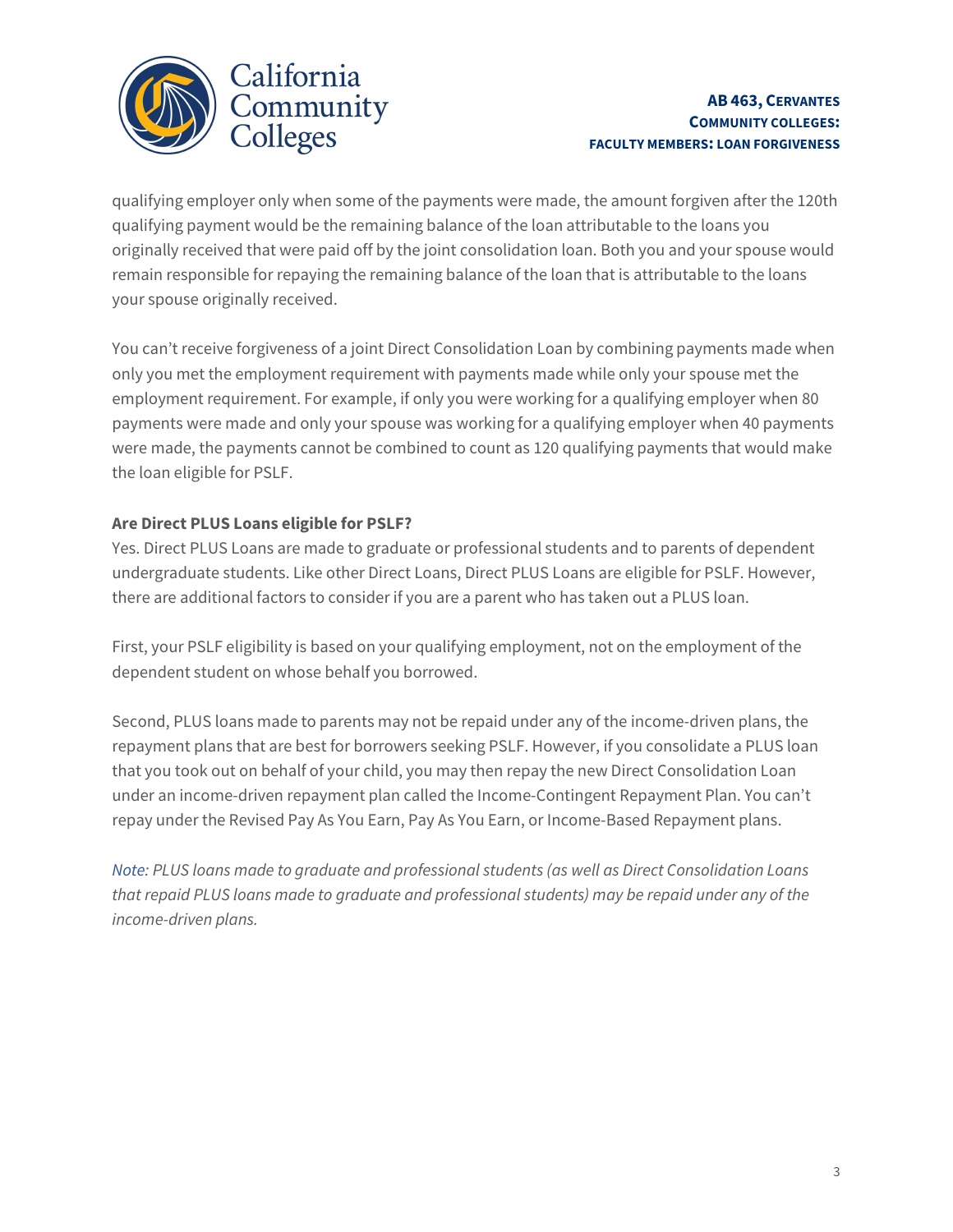

### Qualifying Repayment Plans

### I'm repaying my Direct Consolidation Loan under the Standard Repayment Plan. Does that plan qualify for PSLF?

Generally, no. The Standard Repayment Plan for Direct Consolidation Loans is not the same repayment plan as the 10-Year Standard Repayment Plan, and payments made under the Standard Repayment Plan for Direct Consolidation Loans do not usually qualify for PSLF purposes.

 varies from 10 years to 30 years, depending on the amount of the consolidation loan and the amount of your other education loan debt. This longer repayment period generally results in a lower monthly payment than the monthly payment amount required under the 10-Year Standard Repayment Plan. Payments made under the Standard Repayment Plan for Direct Consolidation Loans would qualify for PSLF purposes only if the maximum repayment period was set at 10 years, and that would be the case only if the total amount of the consolidation loan and your other education loan debt was less than Under the Standard Repayment Plan for Direct Consolidation Loans, the maximum repayment period \$7,500.

 If you are seeking PSLF, the best option would be to repay your Direct Consolidation Loan under an income-driven repayment plan.

### What other Direct Loan repayment plans would give me a monthly payment that is at least equal to the payment that would be required under a 10-Year Standard Repayment Plan?

 Under the Graduated Repayment Plan, payments start out lower and then gradually increase, generally every two years. Therefore, payments made during the later portion of the repayment period under the Graduated Repayment Plan may in some cases equal or exceed the payment amount that would be required under a 10-Year Standard Repayment Plan, and these payments would count Í for PSLF.

#### Ĭ. If I'm repaying my Direct Loans under the PAYE or IBR Plan and my monthly payments are no longer based on my income, will my payments continue to count for PSLF?

Yes. Although you will always initially have a payment based on your income in the PAYE and IBR plans, under certain circumstances your monthly payment under those plans may no longer be based on income. However, your monthly payments will continue to qualify for PSLF if you remain on the Pay As You Earn or Income-Based Repayment plan.

### I'm in the process ofrehabilitating a defaulted Direct Loan. Will my rehabilitation payments count toward PSLF?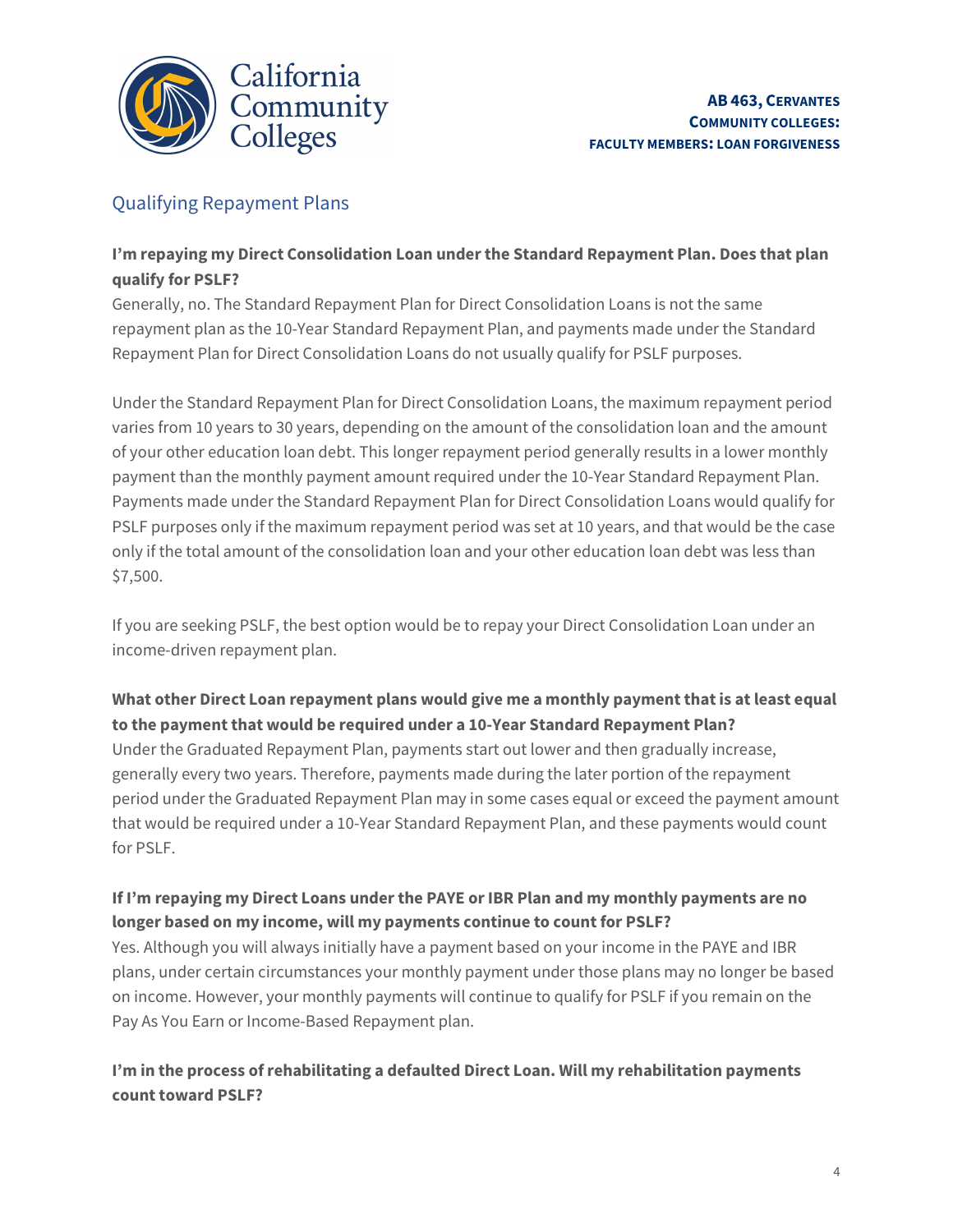

No. Payments made to rehabilitate a defaulted Direct Loan do not qualify for PSLF.

### Qualifying Payments

#### Do I need to make consecutive payments to qualify for PSLF?

 employment with a non-qualifying employer, you will not lose credit for prior qualifying payments you employer at the time you make the payment. No. The 120 payments do not have to be consecutive payments. For example, if you have a period of made. However, a payment can be counted only if you are employed full-time by a qualifying

### If I pay more than my scheduled monthly student loan payment amount, can I get PSLF sooner than 10 years?

 No. You must make 120 separate monthly payments. Paying extra won't make you eligible to receive PSLF sooner.

 If you make a payment for more than the scheduled payment amount, the excess amount may be applied to cover all or part of one or more future payments, unless you request otherwise. Depending on how much extra you pay, it's possible that your next due date could be a month or more in the future from the date you made the extra payment amount. This is called being "paid ahead." If you make subsequent payments during a period when you are paid ahead, those payments won't count toward PSLF.

 If you request that your extra payment amount not be applied to future scheduled payments, the excess amount won't advance the due date of your next scheduled payment, and any subsequent monthly payments you make can count toward the required 120 payments.

ĺ repayment, can I decline the deferment and make qualifying PSLF payments while I'm in school? Î. If Ireturn to school and qualify for an in-school deferment on my Direct Loans that are in Yes. You can decline an in-school deferment on your loans that are in repayment status and make qualifying payments on those loans while you are in school. Remember, in order for your payments to qualify for PSLF, you must be employed full-time by a qualifying employer while you attend school. Note: If you receive new Direct Subsidized Loans or Direct Unsubsidized Loans when you return to school, you won't be able to make qualifying PSLF payments on those loans while you are in school. Any new Direct Subsidized Loans or Direct Unsubsidized Loans you receive won't enter repayment until the end of the six-month grace period after you leave school. Although you could voluntarily make payments on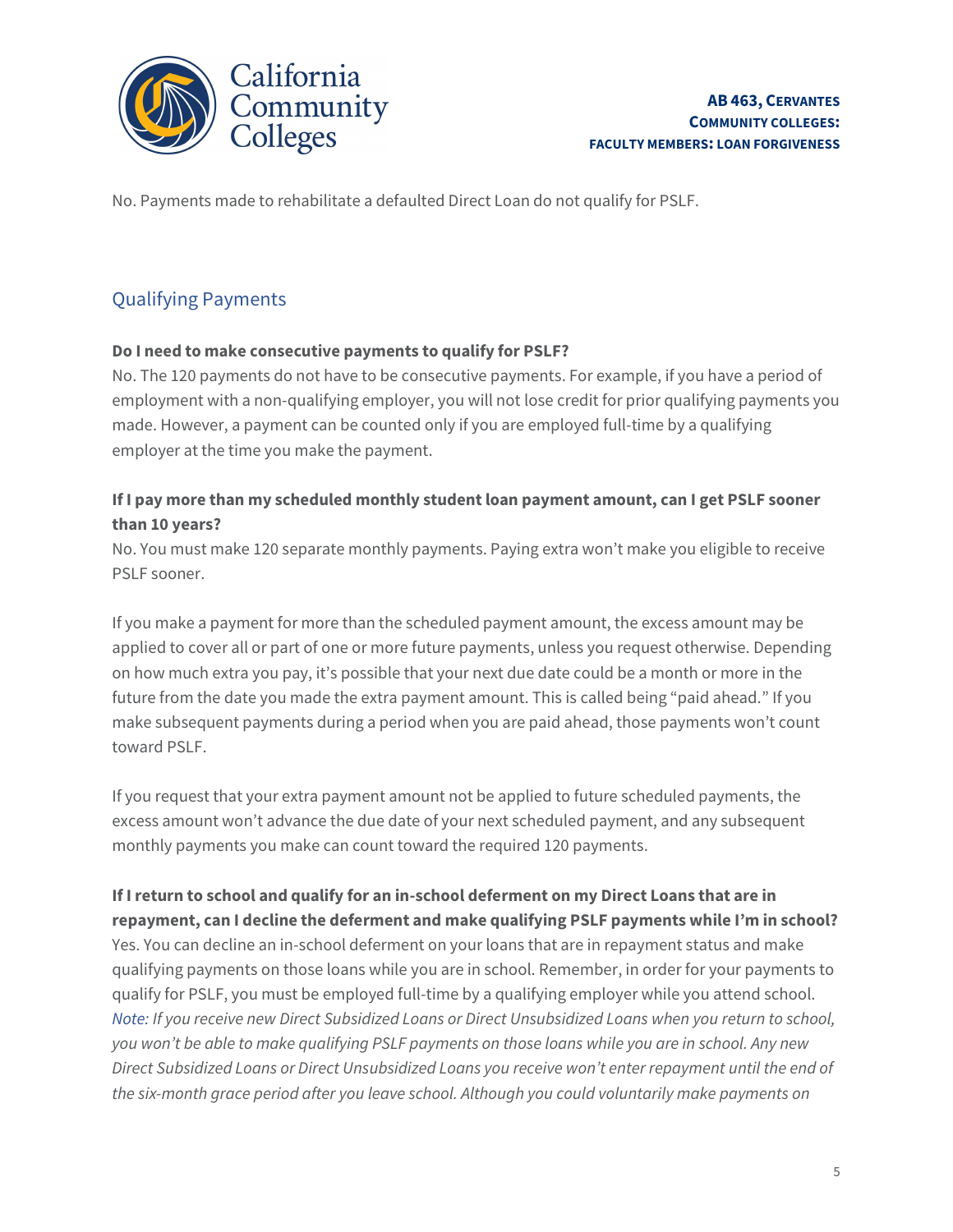

 your new Direct Subsidized Loans and Direct Unsubsidized Loans while you are in school or during your grace period, those payments wouldn't count toward PSLF.

### Can I waive the six-month grace period on my Direct Subsidized Loans and Direct Unsubsidized Loans and begin making qualifying PSLF payments early?

 immediately begin making qualifying payments on your federal student loans as soon as you leave school, you may consolidate your loans into a Direct Consolidation Loan during your grace period and enter repayment right away. No. The law that governs the Direct Loan Program does not allow borrowers to waive the grace period on Direct Subsidized Loans and Direct Unsubsidized Loans. You cannot begin making qualifying PSLF payments until after your loans have entered repayment at the end of the grace period. Any payments you make on a loan during the grace period will not count toward PSLF. However, if you want to

### I'm thinking of serving as a Peace Corps or AmeriCorps volunteer and plan to request a deferment or forbearance on my Direct Loans. If I'm not making payments during my service period, can I receive credit toward PSLF?

 If you receive a deferment or forbearance during your volunteer service, you can use the transition payment you receive after completing your Peace Corps service—or the Segal Education Award you may receive after AmeriCorps service—to make a lump-sum payment on your Direct Loans. If you use some or all of your Peace Corps transition payment or AmeriCorps Segal Education Award to make a lump-sum payment on your Direct Loans, you'll receive credit for up to 12 qualifying payments for PSLF. The number of payments for which you receive credit is determined by dividing the amount of your lump-sum payment by your scheduled full monthly payment amount, but you may not receive credit for more than 12 qualifying monthly payments. This benefit is available to you only one time for Peace Corps service and one time for AmeriCorps service. However, instead of receiving a deferment or forbearance during your volunteer service and then using your Peace Corps transition payment or income-driven plan, your required monthly payment is likely to be an amount that you can afford Segal Education Award to make a lump-sum payment on your loans, you could choose to make qualifying PSLF payments during your volunteer service. If you repay your Direct Loans under an even while you are performing volunteer service and receiving very little income. For some borrowers, the required monthly payment amount under one of these repayment plans may be \$0.

If you do not request a deferment or forbearance and instead make payments under an income-driven plan during your Peace Corps or AmeriCorps service, you could possibly receive credit for a larger number of qualifying PSLF payments than you would if you received a deferment or forbearance and then used your Peace Corps transition payment or Segal Education Award to make a lump-sum payment on your Direct Loans. This is because you can receive credit for a maximum of only 12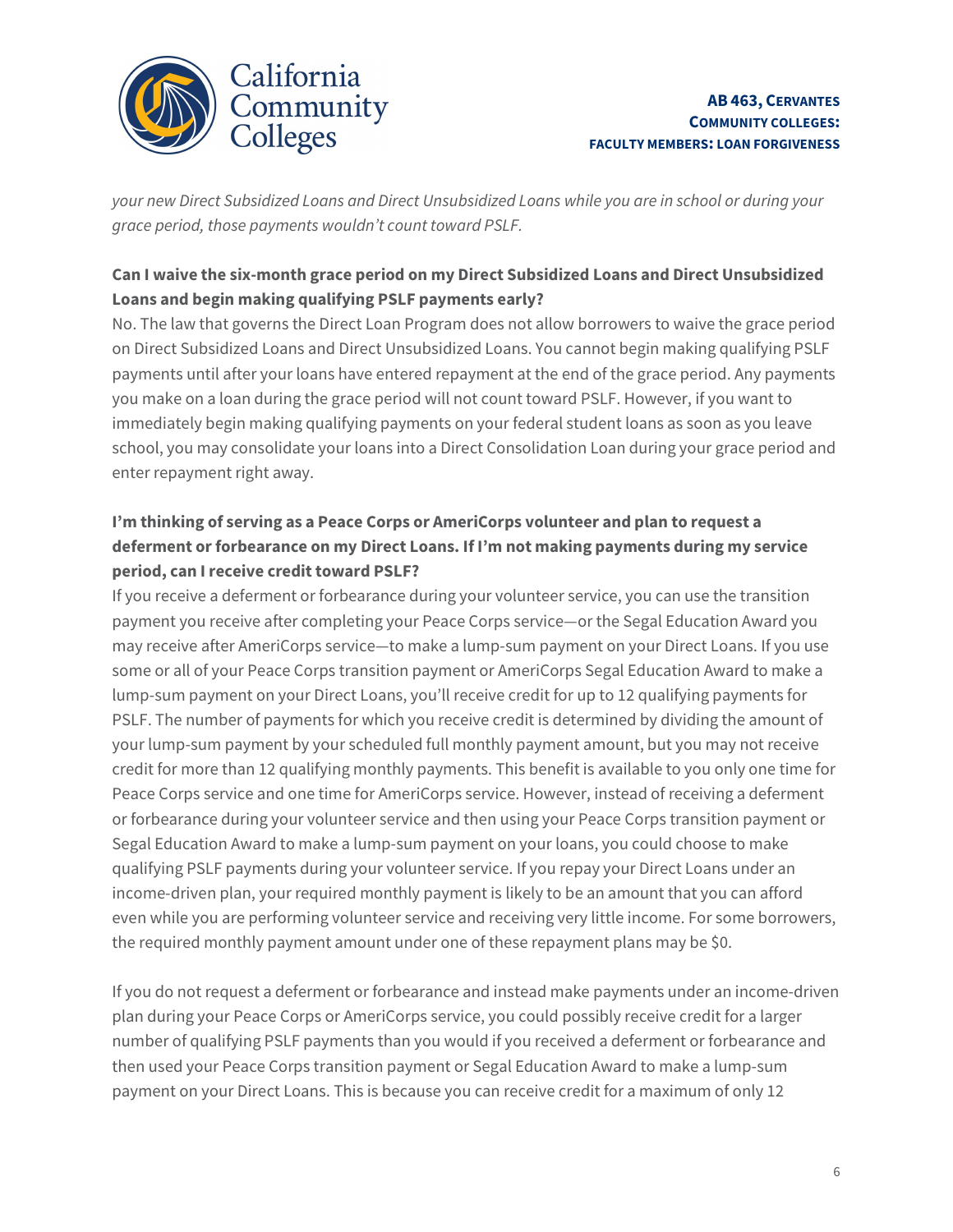

#### AB 463, CERVANTES COMMUNITY COLLEGES: FACULTY MEMBERS: LOAN FORGIVENESS

 income-driven plan (including a scheduled payment amount of \$0) while you are serving as a full-time requirements described elsewhere in this document. qualifying payments if you make the lump-sum payment, but each payment you make under the Peace Corps or AmeriCorps volunteer counts as a qualifying PSLF payment if it meets all of the

### I'm receiving student loan repayment benefits through one of the U.S. Department of Defense's Student Loan Repayment programs. Do those payments count toward PSLF?

 is determined by dividing the amount of the lump-sum payment by your scheduled full monthly payment amount, but you may not receive credit for more than 12 qualifying monthly payments for each lump-sum payment. You may receive credit each time you receive a lump-sum payment through one of the DOD's student loan repayment programs. This benefit is available only for lump-sum payments made on or after July 1, 2016. If the U.S. Department of Defense (DOD) makes a lump-sum payment toward your Direct Loans after a year of service as part of one of the student loan repayment programs it administers, you will receive credit for up to 12 qualifying payments for PSLF. The number of payments for which you receive credit

#### If my scheduled monthly payment under an income-driven plan is \$0, does each month during which my payment is \$0 count toward the required 120 separate, monthly payments?

 Yes. Any month when your scheduled payment under an income-driven plan is \$0 will count toward PSLF if you also are employed full-time by a qualifying employer during that month.

### If I make payments more frequently than monthly (for example, twice each month, when I get paid), will my payments count toward PSLF?

 If you make multiple partial payments that total at least your monthly payment amount, and you make those payments no later than 15 days after the scheduled payment due date for that month's payment, the series of partial payments will count as a one qualifying payment for PSLF.

For example, if your required monthly payment is \$200 and you make two \$100 payments no later than 15 days after your due date, you would receive credit for one qualifying payment.

## Qualifying Employment

### What counts as a government employer for the PSLF Program?

Any federal, state, local, or tribal government agency is a considered a government employer for the PSLF Program. This includes employers such as the U.S. military, public elementary and secondary schools, public colleges and universities, public child and family service agencies, and special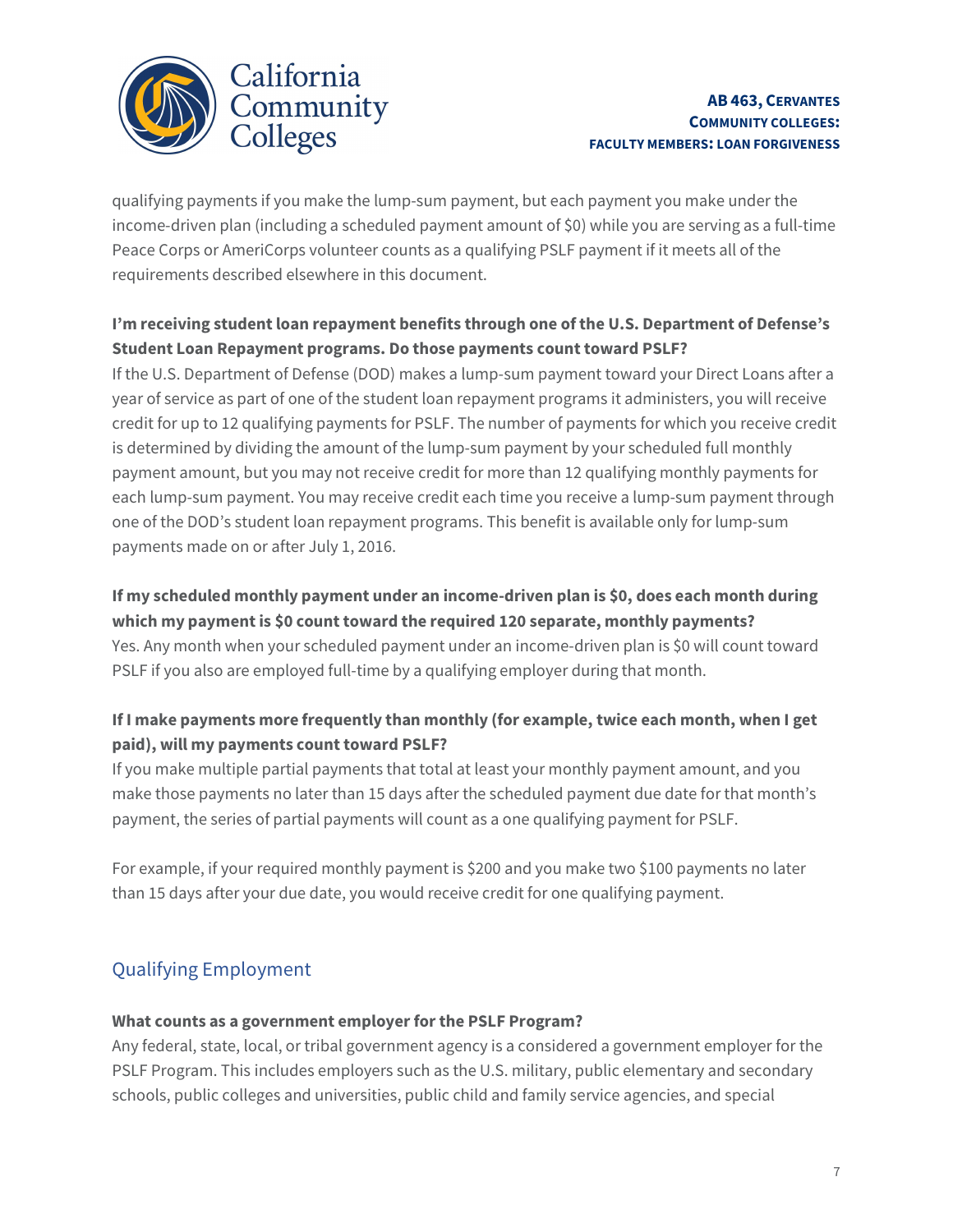

 governmental districts (including entities such as public transportation, water, bridge district, or housing authorities).

A government contractor is not considered to be a government employer.

 $\overline{a}$ View a listing of most government agencies and departments.

Note: Service as an elected member of the U.S. Congress is not qualifying employment for PSLF.

 What not-for-profit organizations qualify as eligible employers for the PSLF Program? Eligible not-for-profit organizations include:

- an organization that is tax-exempt under section 501(c)(3) of the Internal Revenue Code, and
- an organization that is not tax-exempt under section 501(c)(3) of the Internal Revenue Code but provides a qualifying public service.

 However, if the organization is a labor union or a partisan political organization, it is not an eligible PSLF employer. In addition, if you perform religious activities as part of your job, there are limitations on your ability to have your employment qualify for PSLF.

 Eligible not-for-profit organizations include most private elementary and secondary schools, private colleges and universities, and thousands of other organizations. Your employer can tell you if it is a not-for-profit organization and what its tax status is, or you can use the IRS's searchable database of tax-exempt organizations.

 A not-for-profit organization that is not exempt under section 501(c)(3) of the Internal Revenue Code must provide one of the following public services:

- Emergency management
- Military service: service on behalf of the U.S. armed forces or the National Guard
- Public safety
- Law enforcement: crime prevention, control or reduction of crime, or the enforcement of criminal law
- Public interest law services: legal services provided by an organization that is funded in whole or in part by a local, state, federal, or tribal government
- Early childhood education: includes licensed or regulated childcare, Head Start, and state-funded prekindergarten
- Public service for individuals with disabilities and the elderly
- professionals engaged in health care practitioner occupations and health support occupations, as Public health: includes nurses, nurse practitioners, nurses in a clinical setting, and full-time such terms are defined by the Bureau of Labor Statistics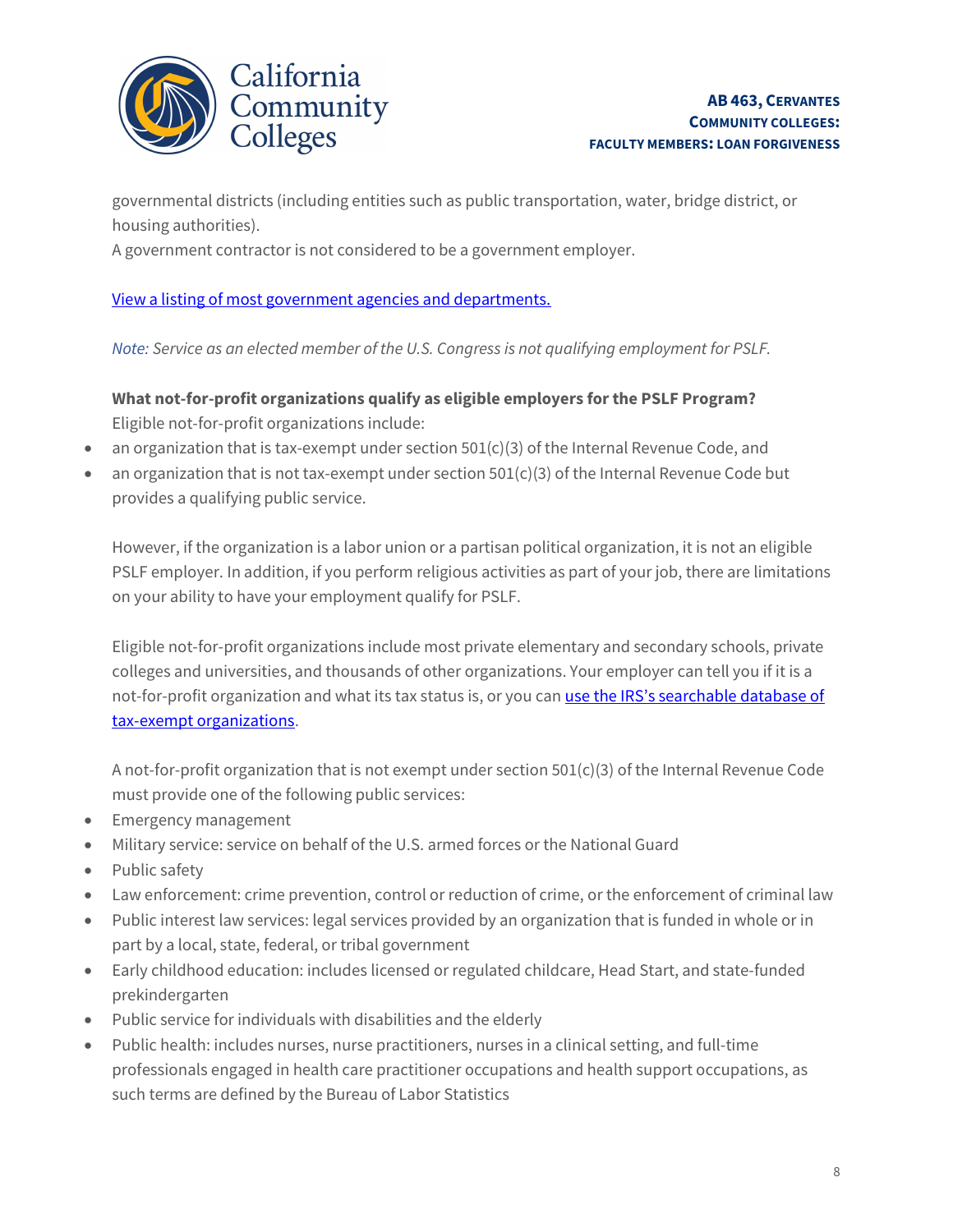

- Public education
- Public library services
- School library or other school-based services

### I'm employed full-time by a qualifying not-for-profit organization, but my job duties include religious activities. Does my employment qualify for PSLF?

It depends on how much of your job is related to religious activities. When determining whether you are a full-time employee for PSLF, your employer may not include the time you spend participating in religious instruction, worship services, or any form of proselytizing.

#### What determines whether I am considered to be an employee of a qualifying employer?

 You are an employee if the qualifying employer hired you and pays you, and sends you a Form W-2 (Wage and Tax Statement) at the end of each tax year. For example, if you were hired by a government contractor and the contractor issues your Form W-2, you are employed by the contractor. Although you may be doing work for a qualifying employer (a government agency), you are not an employee of the qualifying employer.

#### What types of public service jobs will qualify me for loan forgiveness under the PSLF Program?

 The specific job that you perform doesn't matter, as long as you're employed by a qualifying employer. For example, if you're a full-time employee of a public school system, your employment would meet the requirements for PSLF, regardless of your position (teacher, administrator, support staff, etc.).

### I am a teacher who does not teach over the summer break. If I make payments during the summer, do those payments count toward PSLF?

 Payments you make during the summer will count if you have a contract for an employment period of  $\overline{a}$  Employment Certification Form, even though you aren't actually teaching during that period. at least eight months and you work an average of 30 hours per week during that period, and if your employer still considers you to be employed full-time during the summer break. Of course, the payments must otherwise meet all PSLF requirements. In this circumstance, your employer should include the dates of the summer break when reporting your dates of employment on the PSLF

### I'm working for more than one employer during the same period of time, but I'm not employed by either on a full-time basis. Will my combined employment be considered full-time for PSLF?

 determining whether you are employed on a full-time basis. For example, if you worked for one Yes, as long as the combined number of hours you work for each employer equals at least 30 hours per week. Each employer must be a qualifying employer for the employment to be included in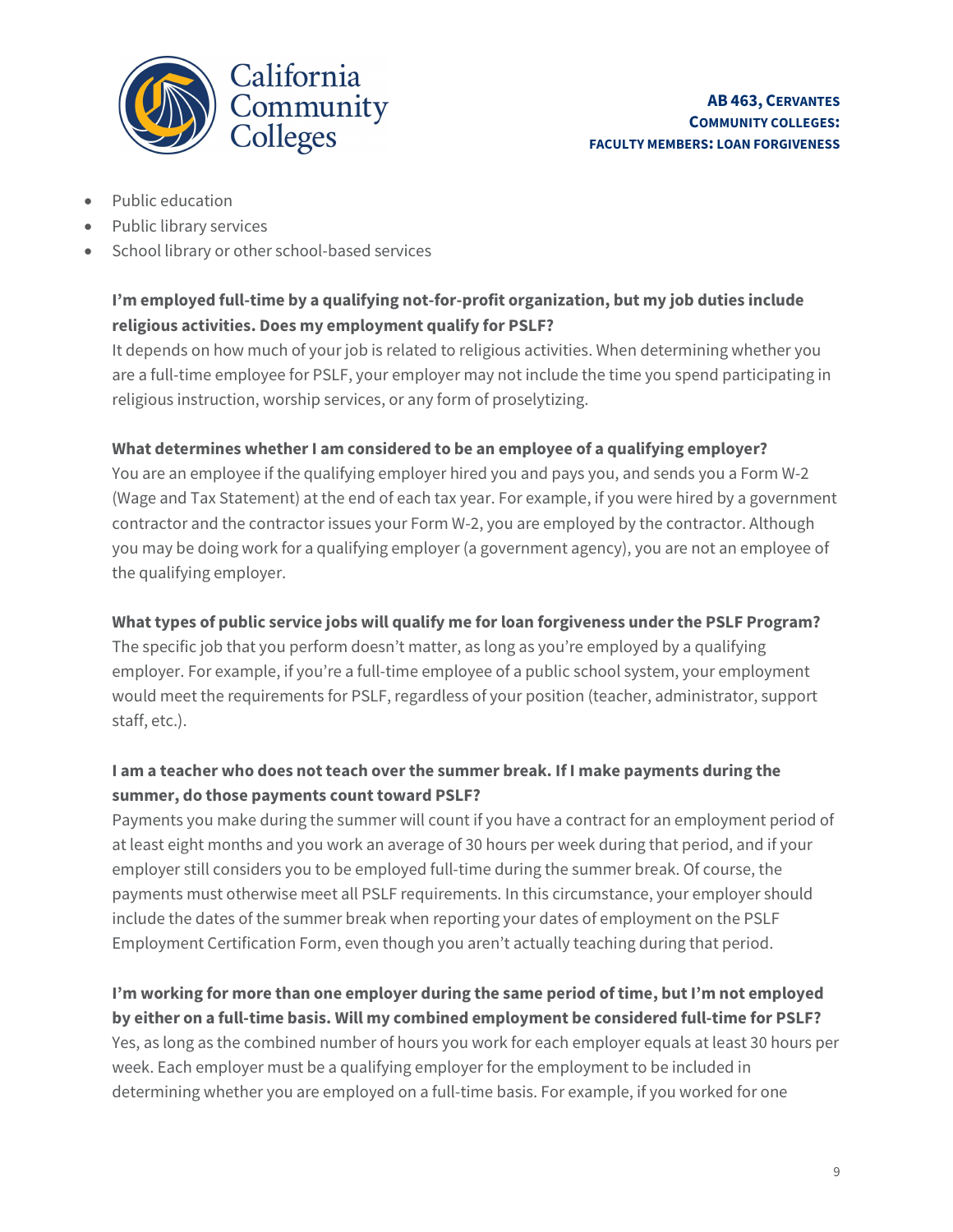

qualifying employer for 10 hours per week and you concurrently worked for a second qualifying employer for 20 hours per week, this would meet the 30 hours per week requirement.

### employment qualify for PSLF? I'm employed full-time by a company that is doing work for a qualifying PSLF employer under a contract. However, the company that I work for is not a qualifying PSLF employer. Does this

No. You must be employed full-time by a qualifying employer. This means that many government contractors won't qualify for PSLF.

### private school? I know that employment with a public school qualifies for PSLF. What about employment with a

 Most private elementary and secondary schools, and private colleges and universities, are not-for- profit organizations. If a private school has this status, it would qualify as a qualifying employer. However, a private school, college, or university that operates for profit is not a qualifying employer.

### Can Ireceive PSLF if I have more than one employer over the course of 10 years?

 Yes. However, you must submit a PSLF Employment Certification Form showing that you were employed full-time by a qualifying employer at the time you made each of the required 120 payments.

### If I'm employed by a 501(c)(3) organization, but I work outside the United States, would the employment qualify under the PSLF program?

 Yes. Full-time employees of 501(c)(3) organizations may perform their work anywhere. I'm a full-time employee of a foreign not-for-profit organization that is not a 501(c)(3) organization, but it provides a qualifying public service.

### Will my employment with this not-for-profit organization qualify for PSLF?

 organization does not operate in the U.S., your employment does not qualify. It depends on whether the organization operates in the United States. If the organization operates in the U.S., your employment would qualify for PSLF purposes. If the

### Does employment by a foreign government or international, intergovernmental organization Organization of American States, North Atlantic Treaty Organization) qualify for PSLF? (such as the United Nations, Organization for Economic Cooperation and Development,

 international, intergovernmental organization, such as the U.S. mission to the United Nations, your employment qualifies because your employer is the U.S. government. No. Only U.S. federal, state, local, and tribal government organizations, agencies, or entities are qualifying employers for purposes of PSLF. However, if you work for a U.S. delegation to an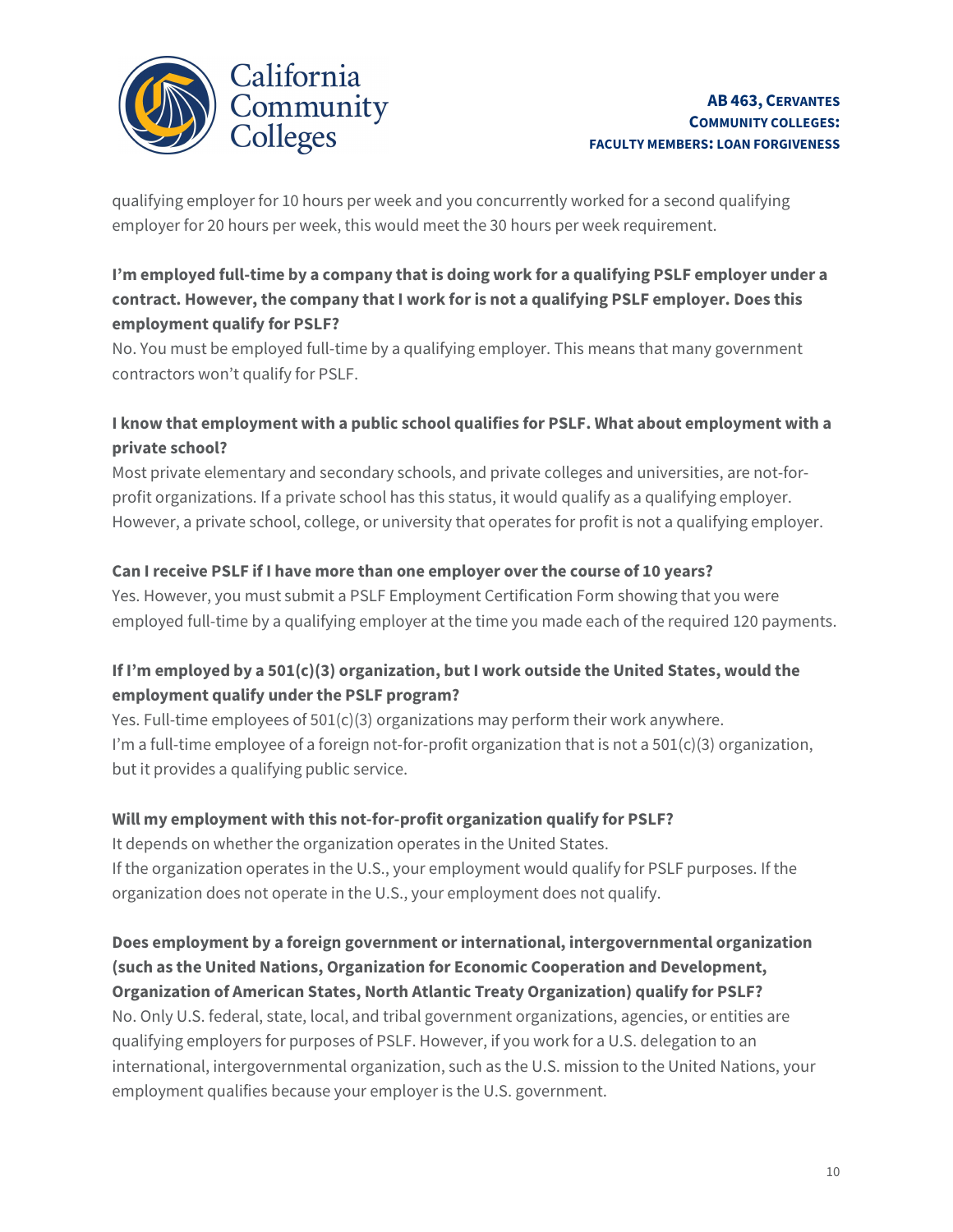

### relationship with the U.S. Will that employment qualify for PSLF purposes? I'm employed full-time by a qualifying employer in one ofthe islands that have a legal

 Commonwealth of the Northern Mariana Islands, the Republic of the Marshall Islands, the Federated Yes. American Samoa, the Commonwealth of Puerto Rico, Guam, the Virgin Islands, the States of Micronesia, and the Republic of Palau are considered part of the U.S. for PSLF.

#### Does full-time volunteer service for a qualifying employer count toward PSLF?

No. Unless you are an AmeriCorps or Peace Corps volunteer, you must be a full-time employee who is hired and paid by a qualifying employer.

### I am serving a fellowship with a qualifying employer. Does this qualify for PSLF?

 It depends on the terms of your fellowship. It would qualify only if you are considered an employee who is hired and paid by the qualifying employer where you are serving the fellowship.

### Are vacation and leave periods considered when determining whether I am a full-time employee?

 Vacation or leave time provided by your employer is counted as hours worked in determining whether you are a full-time employee. This includes leave taken for a qualifying condition under the Family and Medical Leave Act of 1993.

### I'm the only official who can certify my employment. Can I certify my own qualifying employment?

 Yes, you may certify your own employment if you are the only employee of the organization who can do so. However, we will request additional documentation concerning your employment, such as earnings statements, IRS W-2 forms, your application for tax-exempt status, or any other documentation required to be filed with the IRS on a periodic basis regarding the activities of the organization.

### What if I make my last qualifying payment while working for a qualifying employer, but then leave that job to work for a for-profit corporation before applying for the PSLF benefit. Am I still eligible for PSLF?

 loan forgiveness, and at the time you receive loan forgiveness. Therefore, if you leave your job at a No. To be eligible for forgiveness after making 120 qualifying payments, you must be employed fulltime by a qualifying employer at the time you make each qualifying payment, at the time you apply for qualifying employer after meeting the PSLF eligibility requirements but before you apply for loan forgiveness, you will not be eligible for forgiveness since you must be working for a qualifying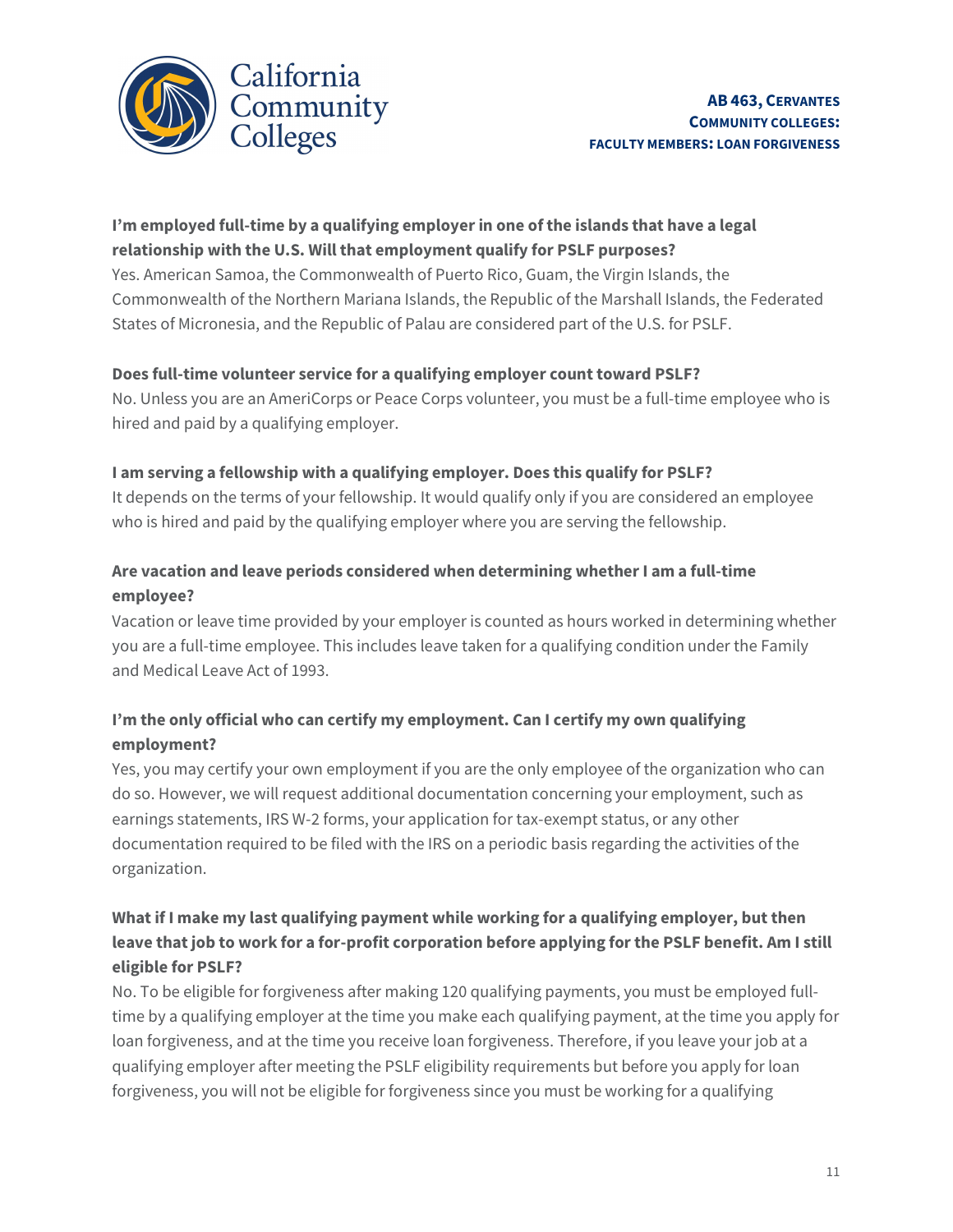

 $\overline{a}$ employer at the time you apply for and receive forgiveness. However, you could regain eligibility if you later find full-time employment at another qualifying employer and then apply for loan forgiveness.

### Application Process

### After I submitted the PSLF Employment Certification Form, I was notified that I now have a new servicer for my federal student loans. Why did my servicer change?

 borrowers. As a result, if you submit a PSLF Employment Certification Form and FedLoan Servicing determines that your employment qualifies, all of your Direct Loans as well as any of your FFEL Program loans that are held by the U.S. Department of Education will be transferred to FedLoan One of the federal loan servicers, FedLoan Servicing, is administering PSLF for all Direct Loan Servicing.

### What kind of documentation do I need to keep to show that I worked for a qualifying PSLF employer while making the required 120 payments on my Direct Loan(s)?

 The PSLF servicer will confirm that your employer is a qualifying employer based on the information provided on the PSLF Employment Certification Form that you submit. In some cases, the PSLF servicer may require additional documentation about your qualifying employment. Therefore, you should keep records that identify your employer, show your dates of employment with that employer, confirm that you were a full-time employee, and demonstrate that your employer meets the definition of a qualifying employer. For example, documents that would support your employment are IRS W-2 forms and pay stubs. You should retain as many documents supporting your qualifying employment as possible.

### When I'm ready to submit my loan forgiveness application, do I need to submit any other documents to the PSLF servicer?

Yes. Even if you submitted PSLF Employment Certification Forms to the PSLF servicer during the entire period when you were making your 120 qualifying payments, you will need to show that you are employed full-time with a qualifying employer at the time you submit your PSLF application. The PSLF application will include an employment certification section that must be completed by the qualifying employer where you are employed at the time you submit the application.

 application, or if you submitted forms for only some of your employers or for only a portion of your If you did not submit any PSLF Employment Certification Forms prior to submitting your PSLF period of qualifying employment, you will need to provide one or more PSLF Employment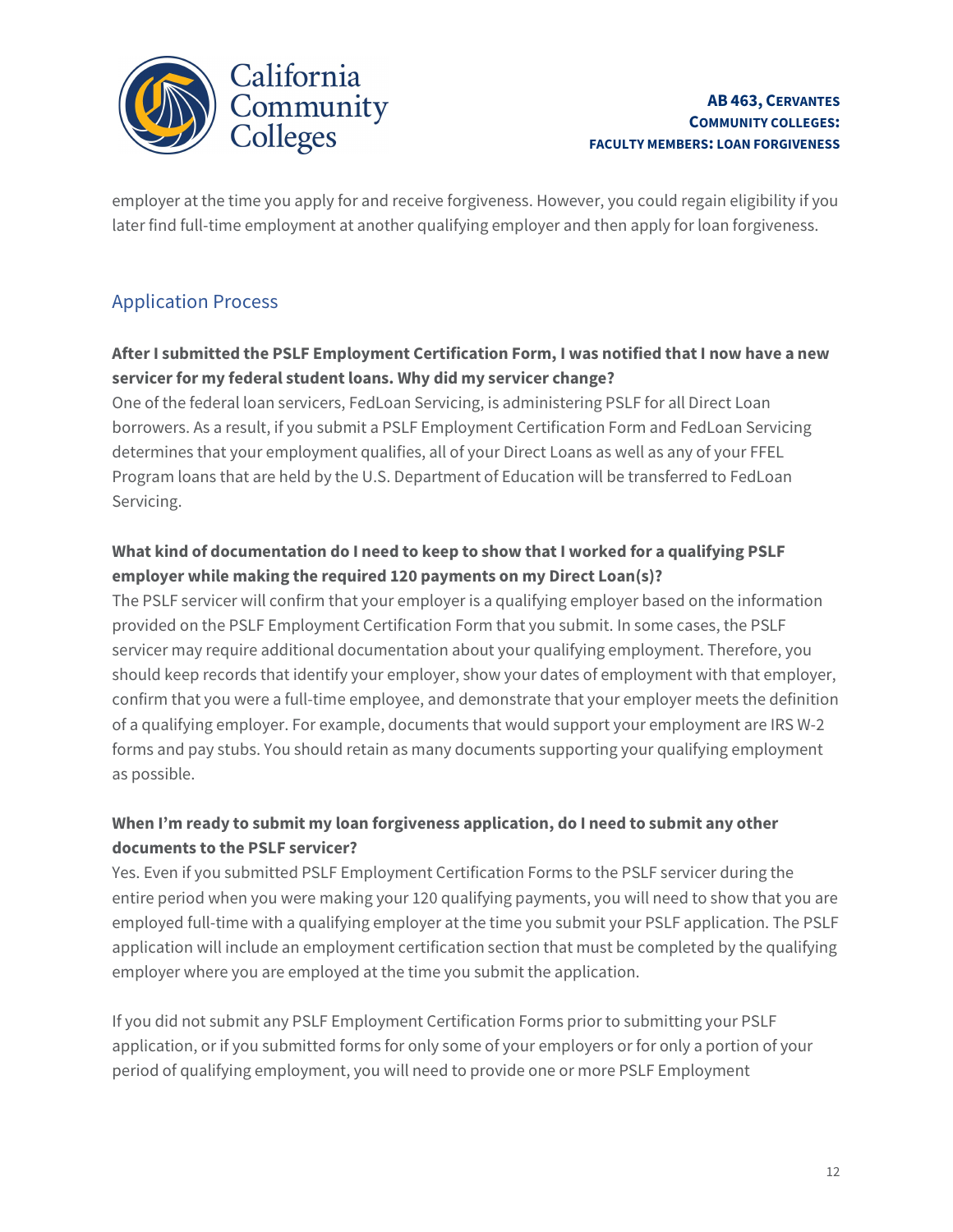

 Certification Forms, as necessary, to cover your entire period of qualifying employment (including your current employment) at the time you submit your loan forgiveness application.

### I made some qualifying payments, but I no longer work for a qualifying employer and do not think I will work in qualifying employment again. Can I receive partial forgiveness based on the number of qualifying payments that I made?

No. There is no partial loan forgiveness. To receive PSLF, you must make all 120 qualifying payments while working for a qualifying employer.

### payments, how long will it take to process my application and forgive my remaining loan When I submit my application for loan forgiveness after making the required 120 qualifying balance?

 Processing times will vary depending on factors such as whether you previously submitted documentation of employment for review or submitted documentation only at the time you applied for loan forgiveness, the number of your employers, any gaps in your employment or payment history, and any required follow-up.

 If you periodically submitted the PSLF Employment Certification Form so that your eligibility could be tracked while you were making the required 120 payments, your application for loan forgiveness will likely be processed more quickly.

 Once the PSLF servicer has received all of the documentation needed to determine whether you qualify for loan forgiveness, you will be notified. You are not required to continue making payments on your loans during the period when your loan forgiveness application is being processed. However, if you want to continue making payments, you may indicate this on your PSLF application.

### What will happen if my PSLF application is approved?

If your PSLF application is approved, then you will be notified that the entire remaining balance of your eligible Direct Loans will be forgiven, including all outstanding interest and principal. If you made payments after your 120th qualifying payment, those payments will be treated as overpayments and refunded to you.

### What will happen if my PSLF application is denied?

If we determine that you are not eligible for loan forgiveness, you will be notified of this determination and will be provided with the reason(s) you were determined to be ineligible. You will then be required to resume making payments on your loans.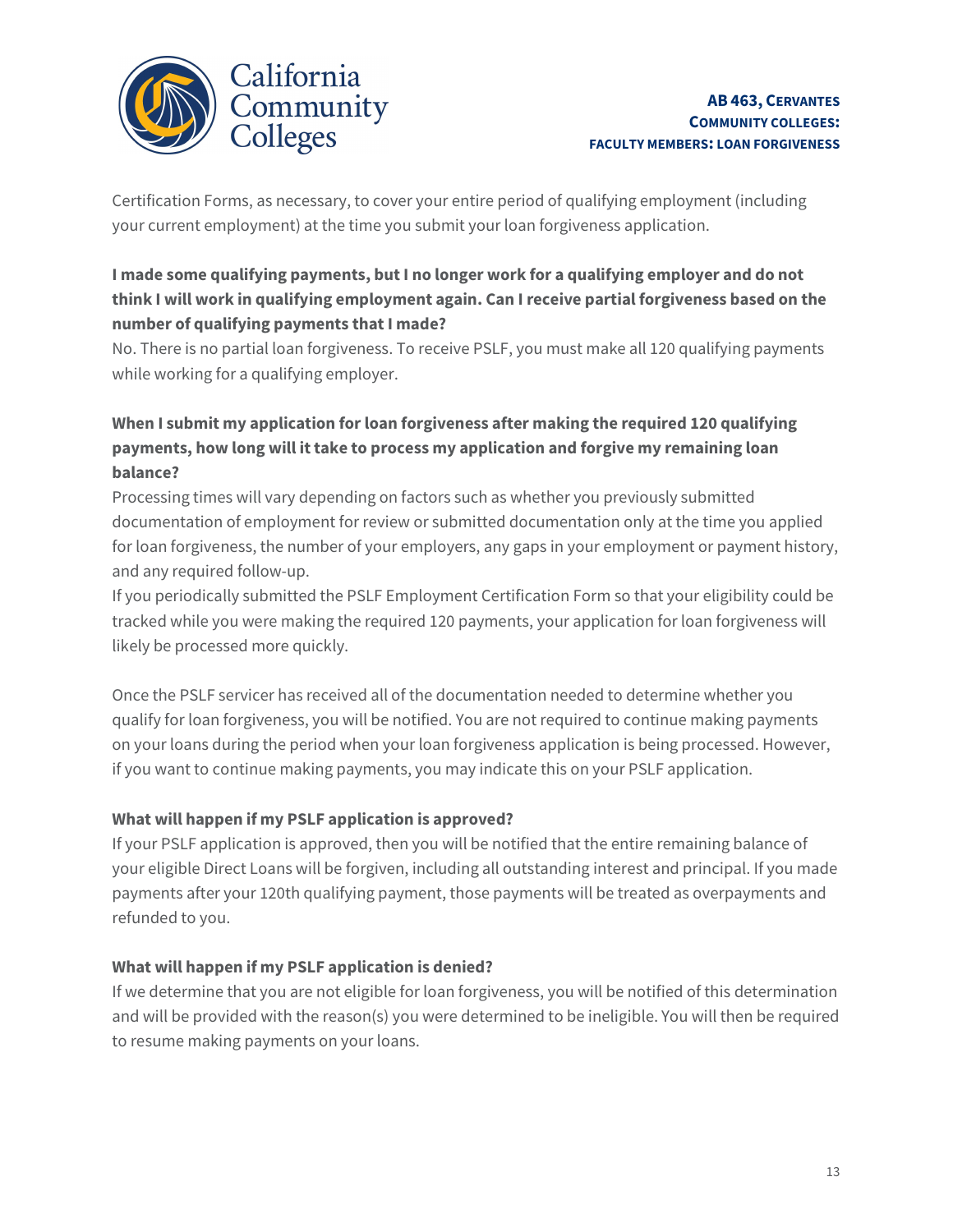

If you do not qualify for forgiveness, interest that accrued (accumulated) during the period when your application was being evaluated (and you were not required to make payments on your loans) may be capitalized.

 Capitalization means that we add accrued interest to the unpaid principal amount of your loan. Capitalization increases the unpaid principal balance of your loan, and we will then charge interest on the increased principal amount.

### payments do qualify? I received a letter from FedLoan Servicing saying that my loans, employment, or some or all of my payments don't qualify toward PSLF. What do I do if I think my loans, employment, or

 Carefully read the letter, including the description of the eligibility requirements, to understand why your loans, employment, or payments didn't qualify for PSLF. Review the relevant sections of our PSLF page, and these questions and answers. If you still have questions, contact FedLoan Servicing at 1-855-265-4038.

 After you understand why FedLoan Servicing believes that your loans, employment, or payments don't qualify for PSLF, you can always submit additional information showing that your loans, employment, or payments do in fact qualify for PSLF.

FedLoan Servicing will reconsider its decision based on that additional information.

### If Ireceive loan forgiveness under the federal Teacher Loan Forgiveness Program after completing five years of qualifying teaching service, will I also be able to qualify for PSLF?

 Yes. However, you may not receive a benefit under both the Teacher Loan Forgiveness Program and PSLF for the same period of teaching service. For example, if you make payments on your loans during your five years of qualifying employment for Teacher Loan Forgiveness and then receive loan forgiveness for that service, the payments you made during that five-year period will not count toward PSLF.

#### ĺ If I'm employed by a qualifying employer and receive a student loan repayment benefit from my employer under the Federal Student Loan Repayment Program or under another employerbased student loan repayment program, can I also receive PSLF based on the same employment?

Yes. You may receive benefits under both an employer loan repayment plan, including the Federal Student Loan Repayment Program and the PSLF Program for the same period of qualifying public service.